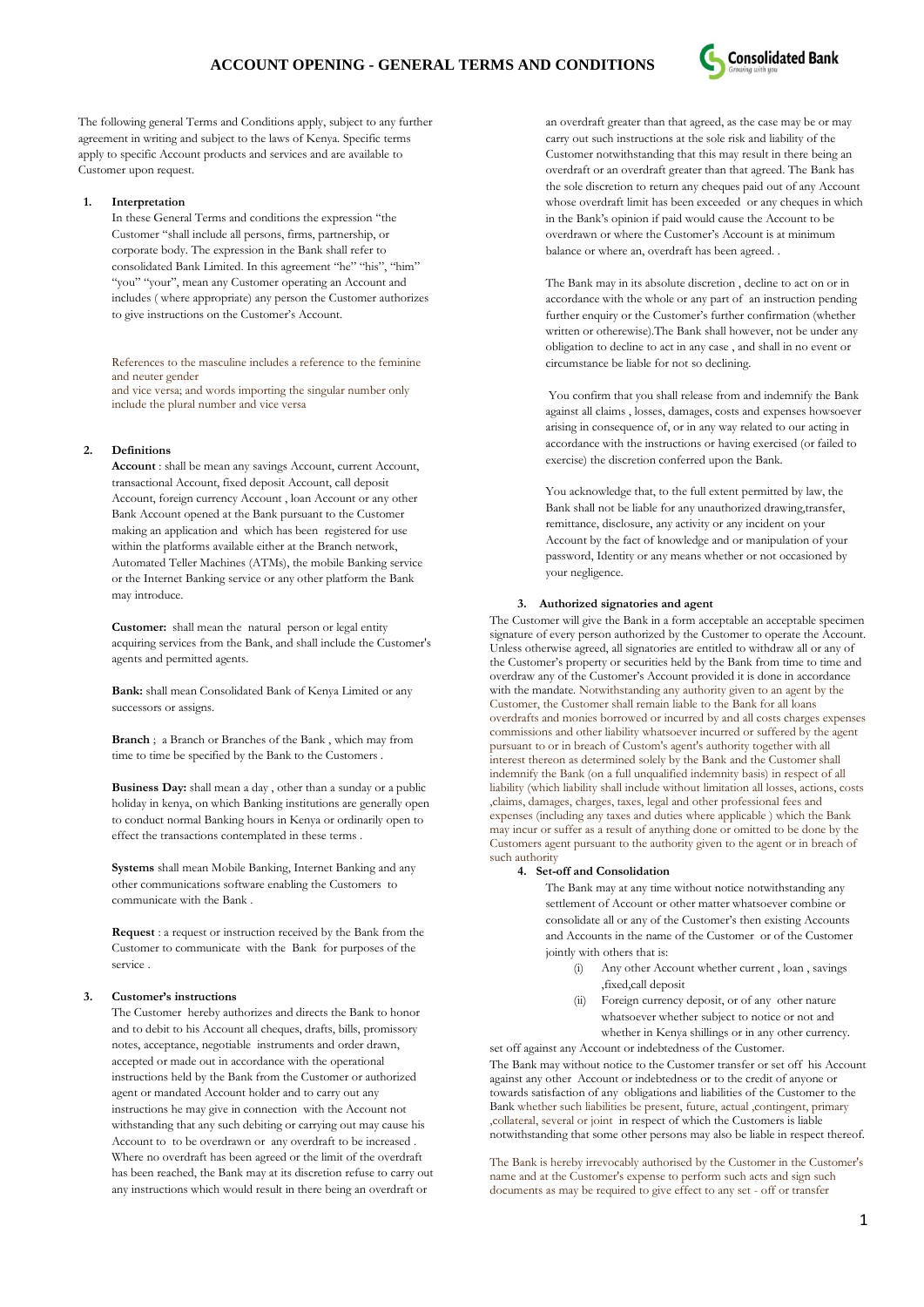

pursuant to condition above. The foregoing provisions of this clause shall be in addition to and without prejudice to such rights of set –off, combination consolidation, lien and other rights whatsoever conferred on the Bank by law.

### **5. Simultaneous order in excess of funds**

Where the Bank receives several orders at approximately the same time , the total amount of which exceeds the available assets of or the credit granted to the Customers , the Bank may honor the orders in whatever manner it deems fit within the limit of the available assets of or the credit granted to the Customers.

## **6. Bank charges and expense interest**

The Bank is entitled to be paid by the Customer and debit the Customer"s Account with:

a) unless agreed in writing, interest on overdrawn Accounts (including penalty interest) , loan Accounts or any other facility granted by the Bank at a rate, which may be different for different Accounts . The Banks will within thirty (30) days prior, advice the Customers on changes to interest rates for different Accounts through post, sms, electronic mail, facsimile transmission, putting notice in the Branches or by advertisement in a daily newspaper with national circulation published in the Republic of Kenya.

b) Costs and Charges incurred by Bank in any legal, arbitration or other proceedings arising out of any dealings in respect of the Customer ,including commission levied for various services provided by the Bank at such rate and at such a time or times as the Bank decides or as provided under the Bank"s tariff sheet which could be revised from time to time, with the Bank reserving the discretion to charge different rates for different Accounts.

c) All other expenses and charges including but not limited to ledger fee, disbursement fees for cheques books, postage, cables, telephone calls, taxes, duties, imposition and expenses incurred in complying with the Customer"s request or incurred in the ordinary course of the Customer"s dealings with the Bank.

# 6B. **Errors of Transmissions and inadequate Execution of Orders**

All payment orders, exchange operations and sales or purchases of stocks, bonds or shares in Kenya or elsewhere, undertaken by the Bank for the Account of the Customer shall be at the Customer's own expense. Neither the Bank or any of its agents or correspondents nor any employees shall be liable for any mutilation, interruption, error or transmission, omission or delay occurring in any transaction medium (including without limitation, cables, airlines,courier services and telex and facsimile systems) however occurring

# 7. **Statements of Account**

Statements of Account will be issued at the sole discretion of the Bank and or on such other terms as mutually agreed between the Bank and the Customer and shall be send either in paper form or electronic form to the last known address of the Customer .

The contents of any statements of Accounts or statements of any other nature which send by the Bank to the Customer, and to which the Customer has not objected to within 30 days of its date thereof, shall be deemed to have been approved and accepted the correctness of the statement by Customer.

# **8. Customer to inform the Bank and lodging complaints**

The Bank is not responsible for any matter unless the Customer has made written complaints to the Bank as soon as reasonably possible.

The Customer shall inform the Bank of any matter relating the Customer's Account in respect of which the Customer requires action from the Bank within a reasonable time (as determined by the Bank).

Whereas the Bank will take reasonable care to comply with the Customers

communications, the Bank will nevertheless not be liable for failure to comply with anycommunication received from the Customer

### **9. Payments by third parties**

The Bank may credit the Customer with amounts paid by third parties

### 9B **Use of Automated Teller Machines and cards**

9B.1 The Bank will issue the Customer with a card(s) if the Customer is eligible for the service subject to payment of such tariff as the Bank may impose from time to time.

9B..2 The card must be signed for by the Customer immediately on receipt and may only be used by the Customer subject to the terms and agreements governing the card.

9B.3 The Bank may decide at its discretion to withdraw the right to use the card, refuse to renew, replace or reissue the card or refuse any request or authorization.

9B.4 The Customer and any joint card holders will jointly and individually be liable for all card transactions debited to the Customer's Account.

9B.5 The Bank will not be liable, responsible or Accountable to the Customer in any way

whatsoever for any loss, injury or damage arising from the use of any of the Consolidated ATM .

9B.6 The Bank shall be entitled to charge the Customer for the replacement of any Card

whether upon loss, destruction, expiry or otherwise

### 1**0. Deposits of cheques**

- All cheques or other orders for payments of whatever nature are accepted for deposits or collection at risk of the Customer. Where any cheque or order is unpaid for any reason whatsoever ( including but not limited to physical loss ), the Bank is entitled to debit the Customer"s Account with the amount previously credited (taking into Account any exchange fluctuation where relevant ) in respect of that cheque or order , together with interest since the date of crediting, if the Account hereby is over drawn and any Bank chargesincurred thereby.
- b) A duplicate deposit slip duly stamped and signed is a necessary but not sufficient evidence of cheque deposit
- The Bank shall be entitled to recover from the Customer, by debiting his Accountany money credited to the Customer in error and the Customer shall be liable to refund any shortfall, forthwith, to the Bank.

**11. No duty on Bank to protest**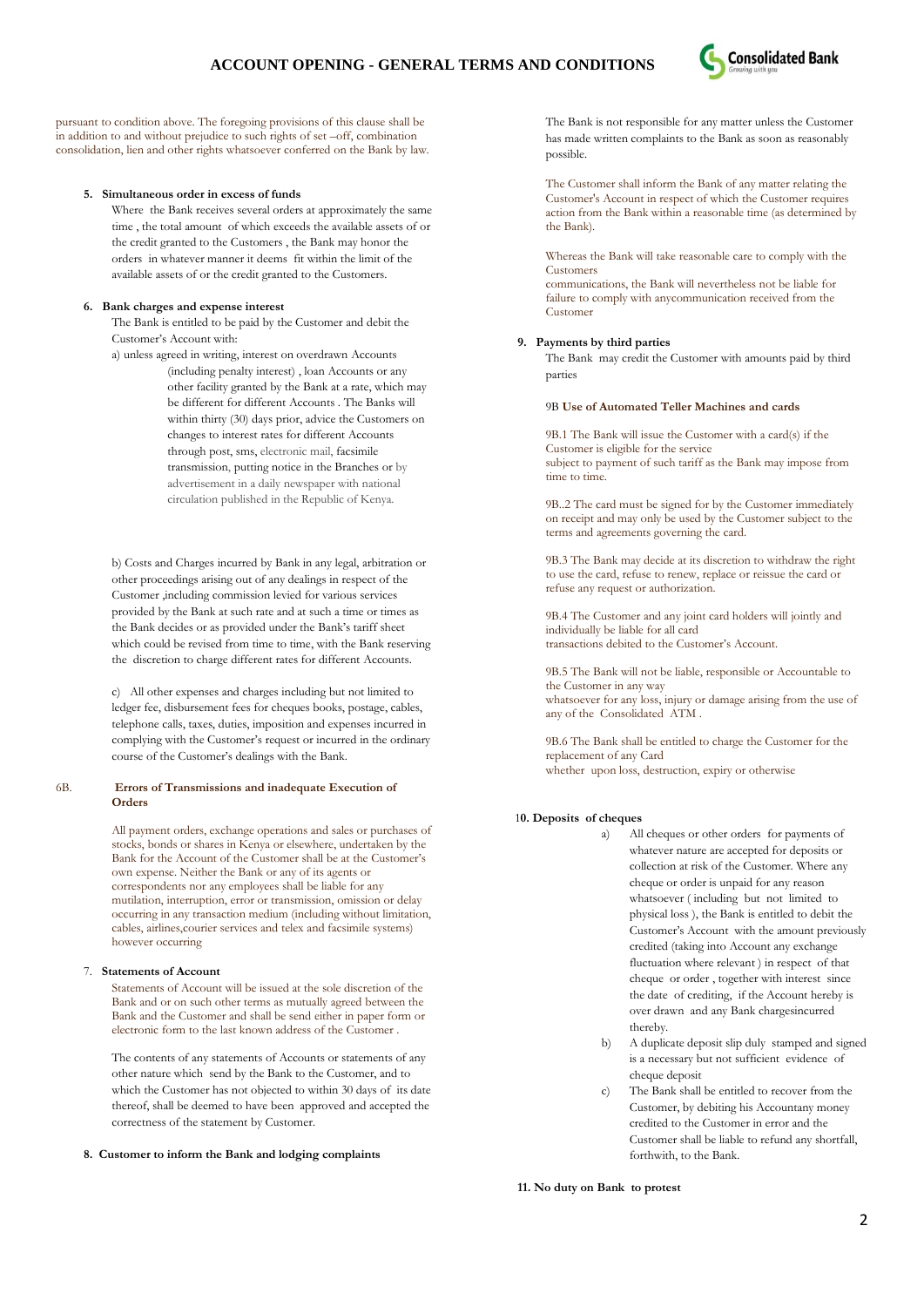

The Bank is not liable for any loss or damage suffered by any Customer if any dishonored bill is not noted or protested or both .The Bank will nevertheless endeavor to cause dishonored bill to be noted or protested or both provided that it receives instructions to do so in a reasonable time .

## **12. Repayments of overdrawn Accounts**

The Bank is entitled to, without prior notice, debit and to use any credit balance in any Account that you may have with the Bank, to set-off any amount you owe the Bank. A letter of demand may be send demanding payment of the overdrawn amount costs, and any outstanding Bank fees and charges including interest at any rate or rates as the Bank may determine from time to time not exceeding the maximum permitted by law.

## **13. Lien**

- a) When the Customer is indebted to the Bank , the Bank shall have a general lien overall the property/assets of the Customer in the Banks possessions, including but not limited to cash , goods , securities or valuable deposited for the safe custody or as security , cheques presented for repayments, bills and any other property movable or immovable charged to secure repayment of any money whether or not that money has been repaid, and also overall property over which by the general law the Bank has lien
- b) Where the Customer is indebted in circumstances giving the Bank a right of set off ,all securities as set out in paragraph (a) hereof will be held as securities for the debt.
- c) The Bank may at any time give the Customer not less than 14 Days notice in writing to pay in full an accrued debt.
- d) The Bank may at any time after giving the Customer notice in writing dispose of and realize (without thereby incurring any liability to the Customer) any of the Customer's assets/property referred to in clause 13 (a) above to discharge the debt and the Customer hereby constitutes the Bank as the Customer's attorney for the purpose of conducting the sale, giving title to the assets /property sold and any transaction necessary to facilitate realization of the security. Any sum remaining after such a transaction will be held for the Customer subject to these terms and conditions .
- e) The Bank is under no obligation in respect of any sale under sub-clause (d) other than for mala fides.
- f) Funds in foreign currencies, which are subject to the Banks lien, may be set off against debts or realized at the rate of exchange current at the date of set off or realization. The Bank accepts no liability for any loss caused by the exchange fluctuations.
- g) Deposits including those held in foreign currencies and for a given period of time may set off against debts notwithstanding that the time of the deposits have not expired.

#### 14. **Variation and termination of relationship**

The Bank may at anytime and upon notice to the Customer , terminate or vary its business relationship with the Customer , and in particular but t without prejudice to the generality of the foregoing, the Bank may cancel credit which it has granted and require the payment of the outstanding debts resulting there from within such time as the Bank may determine .

The Bank may at any time freeze any Account of the Customer if and so long as there is any dispute or the Bank doubts for any reason ( whether or not well founded ) as to the person or persons entitled to operate the Account without any obligation to

institute interpleader proceedings or take any step of its own initiative for the determination of such dispute or doubt . Upon termination, the Customer must return all plastic cards, unused cheque books and any stationery including computer Banking software provided by the Bank and the Bank shall not assume any liability for Customer"s failure to deliver the same to the Bank

Without prejudice on the to the foregoing and Bank's right to close the Customer"s Account generally, the Customer must specifically request the Bank to close the Account by giving the Bank sufficient notice

### **15. Cheque Books**

- a) The cheque books are issued subject to the Customer agreeing to use the cheque book with the utmost care.
- b) The Customer further agrees to ensure
	- (i) That all unused cheques forms are kept in safe custody at all times and fully Accounted for.
	- (ii) That the Bank is informed immediately upon discovery by the Customer that any cheque book or any cheque form has been stolen, lost or mislaid
	- (iii) That any person preparing the cheque is authorized to do so.
	- (iv) That any cheque is prepared and signed in ink or other indelible writing material.
	- (v)That the amount of any cheque is written as near as possible to the left side of the block for filling to prevent any unauthorized additional of letter or figures
	- (vi) That any cheque is signed by authorized signatory and has no alterations.
	- (vii) That no uncompleted/blank cheque form is given to a stranger or any other person not authorized..
	- (viii) The collection of cheque books shall be done by the holder of the Account, and the Customer shall sign an acknowledgement of the receipt of the cheque book. The Bank shall not release the cheque book to any person other than the Account holder or his authorised representative authorised to operate the Account under the mandate signed by the Customer.
- c) The Customer is advised that:
	- i. where possible any completed cheque should be crossed with two distinct lines in order t make the cheque negotiable only through the Bank and ii. If it is known with which Bank the beneficiary of a cheque keeps his Account then the name of the Bank should be added to the crossing in order to make the cheque negotiable only through

that particular Bank. d) Cheques are drawn on the Banks form in the manner specified

i. On receipt, of written notice from the Customer to stop payment of a cheque the Bank will immediately stop payment of the cheque and require that the Customer or authorized representative thereof to sign a disclaimer in the form approved by the Bank and settles any charges levied for stopping the Cheque. The Bank will register instructions from the drawer of the cheque to stop payment of it but will not undertake any responsibility in case these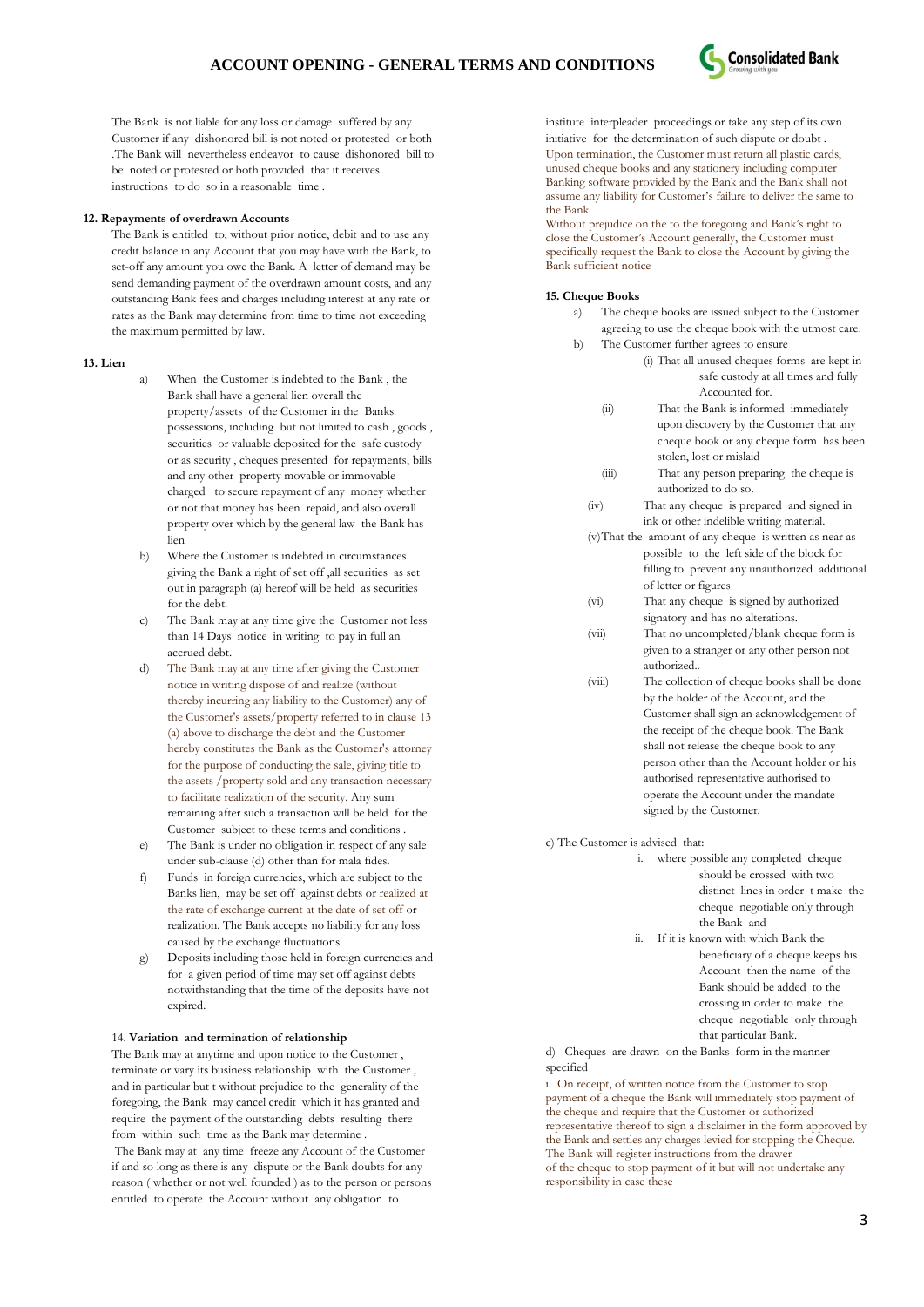

instructions are overlooked. The Customer shall take all reasonable steps to search for the

lost cheque and shall in immediately notify the Bank when the lost cheque is found

iii. Upon closure of any Account the Customer will return to the Bank any incomplete cheque forms relating to the Accounts .

The Bank has absolute discretion to refuse payment of any cheque not drawn on the Bank's cheque form in the manner specified by the Bank

# **16. Drawing of cash**

a) The Bank will pay cash to Customer where the cheque is signed in the presence of a teller by an authorized signatory or by authorized signatories . Where cash cheques are presented by the employees or other known agents of the Customer the following steps will be taken :

- i. The employees or the agent will be identified before hand in a manner acceptable to the Bank .
- ii. A limit on such drawings will be agreed in writing with the Bank and until such limit is agreed , no drawings will be allowed under this paragraph .

b) Where the Customer requests that payments be made under paragraph (a) the Customer hereby indemnifies the Bank in respect of all payment made to the presenter of the cheque whether or not the money was received by the Customer and whether or not the order for payments was in fact the order of the Customer.

c) The Bank shall not be liable in any way to the Customer for having honored even negligently any cheque the signature or content of which has been forged if :

- i. The Customer has facilitated such forgery either by failure to comply with any of the conditions contained in clause 16 hereof or by negligence in any way : or
- ii. There has been a previous forgery of any cheque of the Customer having not objected to the first statement of Account which debited such cheque as provided by clause 16 hereof or
- iii. An employee , servant, agent contractor or persons known to the Customer perpetrated the forgery.

### **17. Validity of Documents**

The Bank is not responsible for authenticity , validity , regularity or value of documents including but not limited to bills of landing , delivery orders , consignments documents , receipts , warrants and insurance policies

# **18. Holding and Credit in Foreign currency**

Subject to all laws and government regulations applicable. a)The Bank will credit the counter value for the Customer "s holding foreign currencies to Accounts with its corresponding value in various countries of origins

b) Such Accounts are in the Bank"s name, but any items belonging to the Customer are at the Customer's risk, and the Customer accepts responsibility for any ensuing consequences, including but not limited to consequences of legal, fiscal, or other measures affecting the Accounts . Except in the case of an assignment by the Customer to the Bank , the Customer may

dispose of such funds only by means of request for cheques or any transfers in the original currencies at the Bank"s option ; c) All credit granted in foreign currencies are also subject to this clause

### **19. Payment Abroad**

The Bank will use its sole discretion when deciding the method by which your instructions will be transmitted .The Bank will use as a paying Bank either the paying Bank nominated by you or any Bank of the Bank"s or another Bank"s choice in the country whose currency is being remitted and /or the country where the beneficiary resides.

### **20. Communications**

- a) All notices , statements , letters and other communications from the Bank will be sent to the last known address and the date on the Bank "s copy of any such communication shall be taken to be the date of such dispatch in the absence of proof tothe contrary.
- b) Any written communication from the Bank to the Customer including but not limited to any notice given pursuant to this Terms and Conditions shall be deemed to have been received by the Customer; if delivered, at the date and time of delivery; if sent by post, five (5) business days after posting if sent to a Kenyan address and seven (7) business days after posting if sent to an address outside Kenya ; If sent by SWIFT, when the acknowledgement SWIFT message is received ; and ,If sent by e-mail, short message service (SMS) or facsimile (fax),on completion of the transmission.
- c) The Bank or any of its officials shall not accept liability for damages resulting from losses , delays , misunderstanding, mutilations , duplications or any other irregularities due to transmission of any communication whether to or from the Customer , the Bank or any other third party , by delivery , post , fax , telephone , e-mail, SMS, telex or any other means of communication
- d) Changes in Customer address and or contact details must be notified immediately to the Bank in writing. .

### 21. **Marginal Notes**

Marginal notes contained in these General Terms and Conditions are for information purposes only and are not conclusive as to the contents of the clause they relate to

### **22. Confidentiality and Disclosure to third parties**

The Bank shall keep the information of the Banking relations with the Customer confidential, however the same is subject to the following exemptions:

22.1. Compulsion by law -Disclosure shall be made upon the Bank receiving an order form an authorised authority where the information is in aid of a third party tracing claim; or, pursuant to a specific statutory jurisdiction 22.2. Duty to public -Where the Customer's dealing is posing a danger to the state or public duty which may supersede the duty of the Bank to the Customer.

22.3. The Bank's interest -Where the Bank's own interest justifies the disclosure.

22.4. Where the Customer has given consent for disclosure

22.5. Where the disclosure it to other companies in the same group as the Bank to assist the group companies in the marketing of investments and insurance products or to protect group companies by informing them of a Customer's default in repayment of its indebtness

22.6. Disclosure to credit reference agencies and or bureaus, this will be done by giving the Customer at least 28 days notice of the intention to disclose. 22.7. Banker's references -Where the Bank is acting within the scope of Banking business and subject to the Banking code of practice, when answering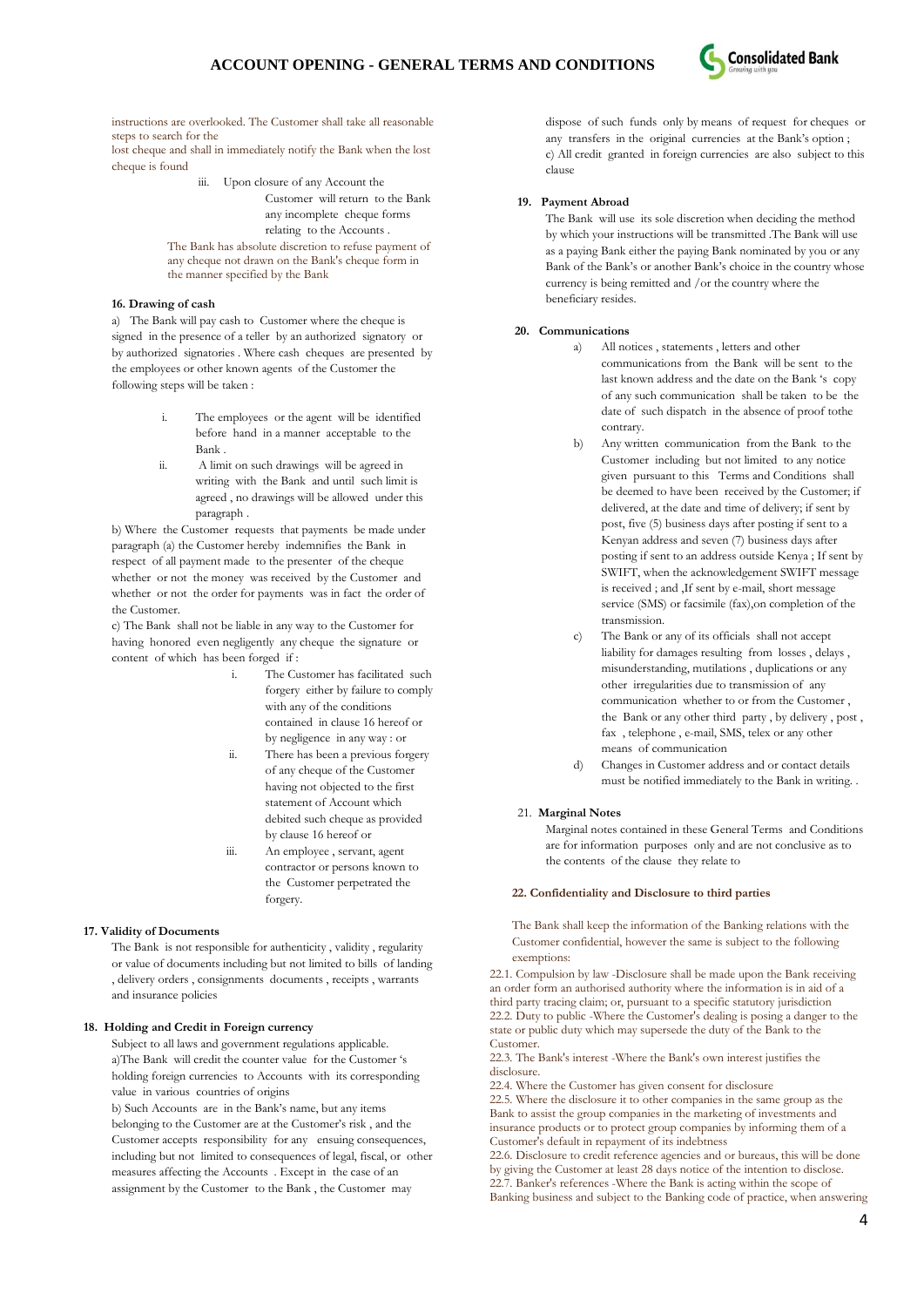

inquiries from another Bank acting on behalf of the Customer. This will be an opinion as to the Customer's ability to support or undertake a financial transaction or commitment

## 23**. Borrowing from the Bank**

23.1 The Account holder may borrow money from the Bank, by way of overdraft or otherwise, upon such terms as may be agreed with the Bank. The Bank will be entitled to debit all such Accounts with interest, commission and other Banking charges (including legal charges) incurred in connection with any borrowings. Nothing herein constitutes approval of overdraft facility. Any such facilities must be applied for separately in each case. It is accepted that the provision of any overdraft facility or other accomodation may be granted or refused at the sole discretion of the Bank. Their continuance or withdrawal at any time is also at the Bank"ssole discretion.

23..2 The use of existing fixed deposit as collateral for credit facility(ies) will be at the Bank"s discretion and will be subject to a review of the existing interest rate granted on the deposit .

23.3 The Bank may make credit reference agency searches and other inquiries when the Customer asks for any borrowing products or if the Customer requests an increase in overdraft or to increase borrowing from the Bank at the Customer's cost.

The Customer hereby authorizes the Bank to share information with the Credit Reference Bureau.

## 24. **Responsibility for Borrowing**

24.1 Individuals and sole traders are personally liable for any money owed to the Bank.

24.2 Joint Account holders and partnerships are jointly and severally liable for money owed to the Bank even if one of the Account holders has subsequently ceased to be a partner unless there is an agreement between the Bank and the Customer in writing on the same. 24.3 Individuals authorized to give instructions on Account of Clubs,

Charities, Churches and Societies are individually and jointly liable for money owed to the Bank, unless otherwise agreed with the Bank.

## 25. **The Bank's Liability to the Customer**

a) Subject to all applicable laws and other provision of these Terms and Conditions, the Bank will be liable to the Customer for any loss, injury or damage resulting from any willful or negligent failure, delayor error in carrying out the Customer's clear and unequivocal instructions, but the Bank's liability will be lower of:

i) The amount of such loss, injury or damage; and

ii) The amount of any interest not received or any interest that the Customer has to pay as a result of such failure, delay or error.

b) The Bank shall not be liable to the Customer for not acting on the Customer"s instructions for any reason under aforementioned conditions or if the Bank cannot carry out its responsibility under these conditions as a result of anything the Bank cannot reasonably control, these include but not limited to machine failure and industrial disputes.

c) That the Bank shall not be liable in any circumstances for any losses which are not direct, or which it could not have reasonably foreseen. The Bank shall not be liable for any consequential loss or loss of profits/or reputation. d) If the Bank suffers losses, costs, or other expenses as result of any breach of this agreement by any Account holder, then the Account holder shall be liable for these.

# 26**. Indemnity**

The Customer undertakes to defend, fully indemnify and hold harmless the Bank, its employees, its independent contractors and agents, from and against any and all claims, actions, liabilities, costs, or demands, including without limitation legal and Accounting fees, for all damages directly, indirectly, and or consequentially resulting or allegedly resulting from the breach and or enforcement of this terms and conditions.

## 27. **Death/mental Incapacity Of Sole Account Holder**

The Bank will not be liable to act on any instructions given until duly confirmed letters of administration are availed. In case of mental incapacity a court order appointing a guardian ad litern must be availed for authority to operate the Account

No failure or delay by the Bank in enforcing or requiring compliance by the Customer with any provisions in these terms and conditions will impair or operate as a waiver of any such provisions nor any of the Bank"s rights nor will it constitute a novation thereof.

### **22. Mobile and Internet Banking**

These terms and conditions together with the application made by the Customer and as accepted by Consolidated Bank shall form the contract between the Customer and consolidated Bank and shall be further subject to such terms as consolidated Bank may agree with the other services providers , aiding consolidated Bank in providing the Facility . These terms and conditions shall in addition to and not derogation of the terms and conditions governing and related to Consolidated Bank Mobile Banking , Electronic Products , and the Account and / or any other product / services provided by Consolidated Bank and it is Affiliates . By registrating for the facility , the first time ( and every time thereafter ), the Customer acknowledges and accepts ( and reaffirms his acknowledgement and accepted of ) these terms and conditions , to the fullest extent possible .

### **Terms and conditions**

- 1. The Customers shall apply to the Bank for Mobile Banking and Internet Banking service ( and / or for any changes to the options available under the facility ) by application through forms as prescribed by the Bank from time to time specify . Customers shall inter-alia provide a Mobile Number which is not already used for MOBILE BANKING AND INTERNET BANKING SERVICE provided by the Bank.
- 2. The Bank will from time to time determine or specify at its discretion the scope and features of the MOBILE BANKING AND INTERNET BANKING SERVICE & E-Banking products and the Bank shall be entitled to modify , expand or reduce these services at anytime at its discretion and without notice to the Customer.It will be the responsibility of the Customer familiarize and keep updated with these changes.
- 3. Customers application for Mobile Banking and Internet Banking shall be accepted only after authentication of the Customer through any mode of verification as may be stipulated by the Bank from time to time as may be decided at the discretion of the Bank. The Bank reserves the sole and absolute discretion to either accept or decline any application.
- 4. Customer, by making request for transactions from his mobile phone in the format prescribed by the Bank irrevocably and unconditionally authorizes the Bank to access all its Account linked to Mobile Banking and Internet Banking and Internet Banking Service for affecting the transactions and also share the information regarding his Account with the service providers or any third party as may be required for effecting the transactions and also share the information regarding his Accounts with the service provider or any third party as may be required for effecting the transaction
- 5. The Bank shall endeavor to carry out the instructions promptly , however it shall not be responsible for the delay in carrying out the instructions due to any reason whatsoever including but not limited to failure of operational systems , failure at mobile operator end or due to any requirement of law .Further, the Bank will not be held responsible for non-delivery or delay in delivery or wrongful delivery of the service, as a result of the failure of the mobile telephony connectivity or Internet connectivity.
- 6. The Mobile Banking and Internet Banking service may, without prior notice be terminated , be suspended or terminated by the Bank for any reason whatsoever, including and without limitations to , invalid data, closure of related Account(s ), breakdown , maintainnce, modification , expansion and or enhancement work caused or initiated by the telecommunications company(s) concerned in relation to their network or by any service provider in respect of the SMS Banking . The Bank will not assume any liability or responsibility for any such suspension or termination . Customer should know that request for transactions , once made through his mobile phone are non retractable as these are processed instantaneously and on a real time basis. Therefore Customers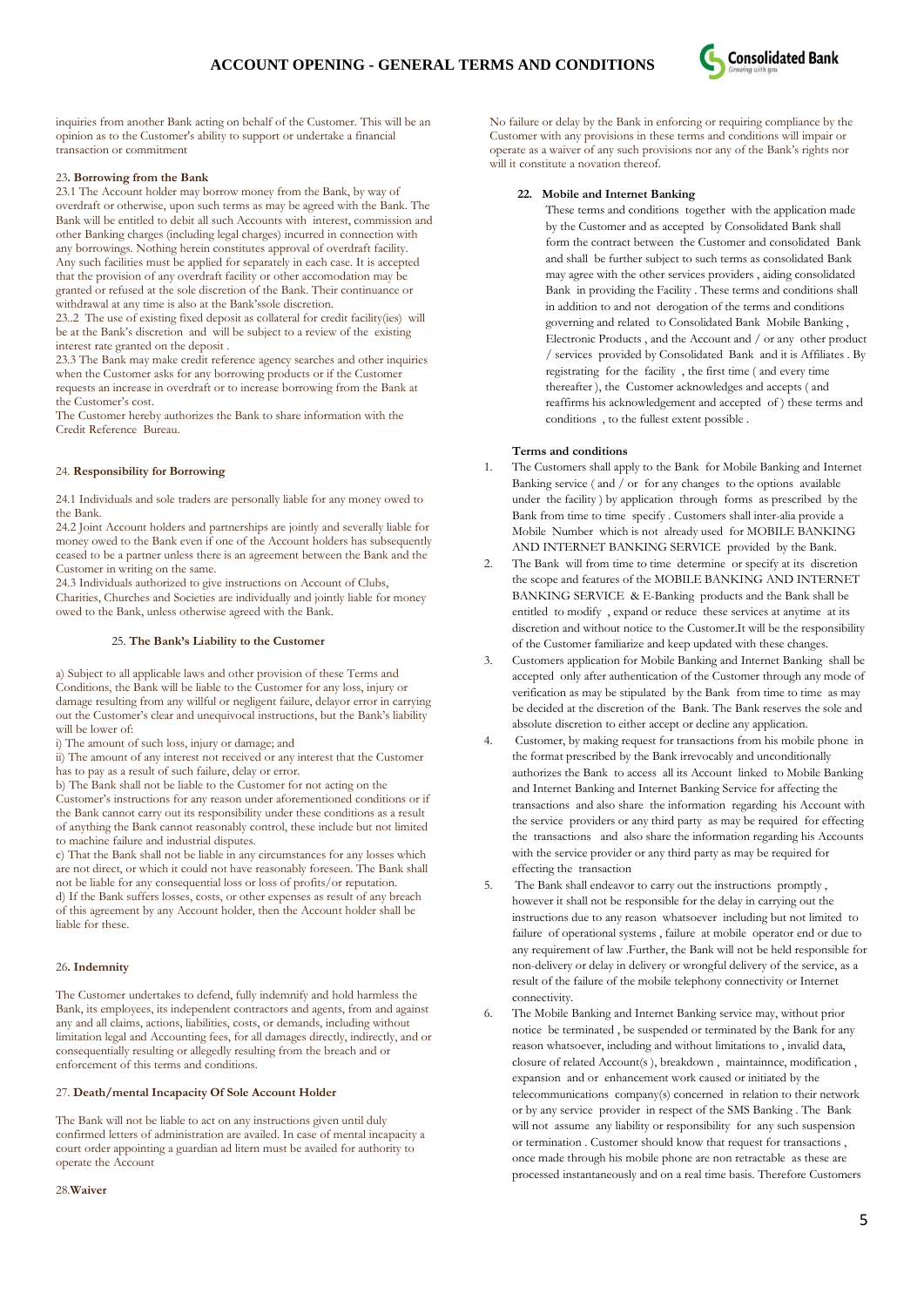

should take sufficient care while making a request for the transaction from his mobile or internet.

- 7. Customers shall be solely responsible for accuracy and authenticity of the request made by him/her for information / transaction . The Bank shall not be liable for consequences arising out of erroneous information provided by the Customer
- 8. If the Customer suspects that there is an error in the information provided to him by the Bank , he / she shall advise the Bank as soon as possible . the Bank shall endeavor to correct wherever possible on a best effort basis . The Bank shall however not be liable for any inadvertent error which results in providing incorrect information to him
- 9. The Customer is solely responsible for protecting his Personal Identification Numbers (PIN) and mobile phone . Consolidated Bank shall not be liable for any losses arising out any fraudulent or unauthorized use of PIN or mobile phone of the Customer. All requests emanating out of Customers mobile/internet with correct PIN shall be treated as genuine request and shall be acted upon by the Bank as such whether or not actually initiated by the Customer
- 10. The Bank shall endeavor to maintain the secrecy and confidentiality of Customers Account to the best of its abilities . The Bank however shall not be liable if the Customer "s Account are compromised on Account of breach of secrecy , denial of service on Account of hacking / other technological failures
- 11. If a Customer changes his/ her mobile number or email address or any information that may affect the Customer's ability to access the services herein, he/she should notify the Bank and accordingly update such change for Mobile Banking and Internet Banking services in the form and manner prescribed by the Bank. The Bank shall not be held liable for sending information to your mobile telephone number or email address as contained in the Bank's records at any given time.
- 12. The Customer shall promptly notify the Bank of any changes to information provided to the Bank related to or for purposes of the Mobile Banking and Internet Banking service including changes of email address or details of the Customer's designated mobile phone number and the telecommunication company providing or servicing it . In addition, the Customer shall promptly inform the Bank of any loss or theft of their Mobile phone or an authorized access to the services herein . The Bank shall not be held liable for any losses resulting from the loss of SIM Card &/cell phone, compromised PIN/password however caused.
- 13. The Bank may send message to the Customers n regarding products/ services of the Bank , or any other promotional message that the Bank may consider from time to time appropriate
- 14. Customer can request for termination of his Mobile Banking and Internet Banking service by visiting his Branch and submit his request in the form and manner prescribed by the Bank for this purpose..
- 15. It shall be the Bank"s endeavor to give a reasonable notice for withdrawal or termination of Mobile Banking and Internet Banking service , but the Bank may at its discretion withdraw temporarily or terminate the MOBILE BANKING AND INTERNET BANKING SERVICE either wholly or partially anytime without giving prior notice to the Customer . MOBILE BANKING AND INTERNET BANKING SERVICE may be suspended for any maintenance or repair work ,any emergency or security reason without reason without proper notice and Bank shall not be liable for denial of Mobile Banking or Internet Banking service.
- 16. The Bank may at its discretion changeand vary the terms and conditions as mentioned here anytime as it deems fit.The Bank will make reasonable effort to notify the Customer of any changes or updates.
- 17. Any dispute or difference arising out of or in connection with Mobile Banking and Internet Banking Service shall be subject to exclusive jurisdiction of Kenya Courts.
- 18. any notice from the Bank to Customers may be made in such manner and by such means of communication as the Bank shall deem fit, including and without limitation to ,use of direct mailing material , advertisement , Branch display , electronic communication such as email.
- 19. The Bank reserves the rights to charge fees for the provision of the Mobile and Internet Banking servicesand for use of all or part of

Service(s).By accepting this terms and conditions, the Customer hereby authorizes the Bank to debit fees and related charges or costs from the Customer"s Account. The reserves the right without notice,to terminate the provision of these services where the Customer fails to pay any fees, charges and or costs levied.

### **Disclaimer of liability**

- 1) Consolidated Bank is in no way liable for any error or omission in the service provided by any Mobile or any third party services provider ( whether appointed by consolidated Bank in that behalf or otherwise ) to Customer, which may affect the facility .
- 2) Consolidated does not warrant the confidentiality or security of the message whether personal or otherwise transmitted through the facility . consolidated Bank makes no warranty or representation of any kind in relation to the system and the network or their function or performance or for any loss or damage whenever and howsoever suffered or incurred by the Customer or by any person resulting from or in connection with the Facility
- 3) consolidated Bank shall under no circumstances be held liable to the Customer if the facility is not available or there is any delay in the caring out of the instructions for any reason whatsoever including but not limited to natural calamities , legal restraints , faults in telecommunication network or network failure or any other reason beyond the control of consolidated Bank . without limitations to the other provision of these terms and conditions , consolidated Bank , its employees ,agent or contractor s, shall not be liable for any loss or damage whether direct, indirect or consequential , including but not limited to loss of revenue , profit , business, contracts , anticipated v savings or goodwill , loss of use or value of any equipment including software, whether foreseeable or not ,suffered by the Customer or any person howsoever arising from or relating to any delay , interruption , suspension , resolution or error of consolidated Bank in receiving and processing the request and in formulating and returning responses or any failure , delay, interruption ,suspension ,restriction , or error in transmission of any information or message to and from the telecommunication equipment of the Customer , consolidated Bank systems or the network of any cellular service provider and /or any third party who provides such services as is necessary to provide the Facility . illegal or improper use of the facility by the Authorized user or any other person shall render the Customer and Authorized user liable for payment of financial charges as decided by Consolidated Bank and /or will result in suspension of the facility to the Customer
- 4) Notwithstanding anything to the contract stated herein, Consolidated Bank shall not be involved in or in any way be liable to the Customer for any dispute between the Customer and a cellular services provider or any third party service provider( whether appointed by Consolidated Bank in that behalf or otherwise)
- 5) The service will only be provider through the mobile service provider(s) or third party(s), the Bank may at its sole discretion, determine from time to time.Further, the services will ONLY be available where the chosen mobile service provider(s) and or third party provide mobile telephony and/or internet connectivity.
- 6) The Bank shall not be held liable for the quality of service(s) of the mobile service provider (s) or third party and gives no warranty with respect to the quality of service(s) by the mobile service provider or any third party.
- 7) It shall be the sole responsibility of the Customer to familiarize himself with the operating procedures for the services as will be provided by the Bank upon registration to the service.The Bank will not be liable for any losses incurred as a result of the Customer's errors either of commission or omission.

# **Indemnity**

1) The Customer holds consolidated Bank / itself , harmless against any loss incurred by the Customer due to failure in the network of the